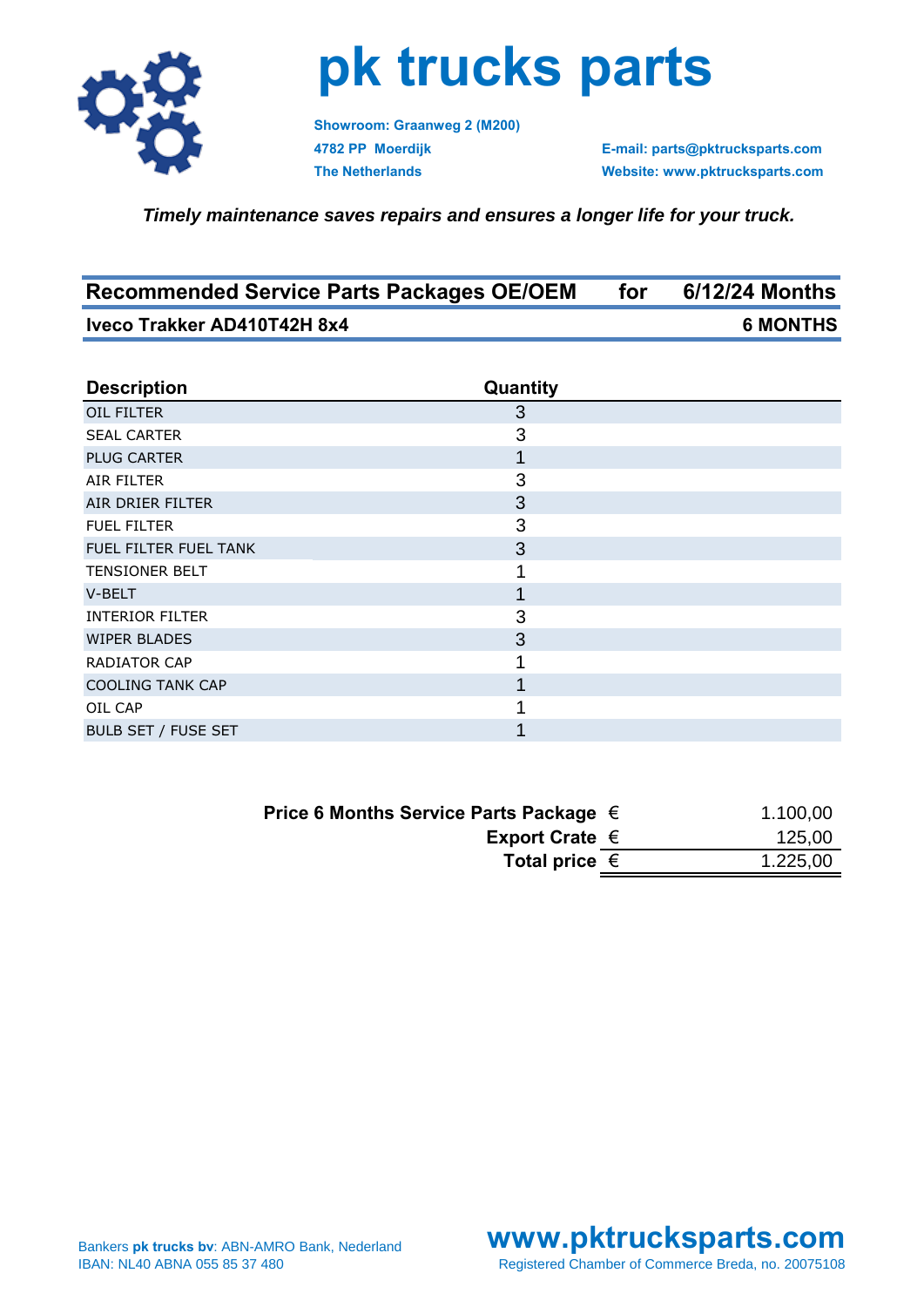

## **pk trucks parts**

**Showroom: Graanweg 2 (M200) 4782 PP Moerdijk The Netherlands**

**E-mail: parts@pktrucksparts.com Website: www.pktrucksparts.com**

| <b>Recommended Service Parts Packages OE/OEM</b> | for | 6/12/24 Months   |
|--------------------------------------------------|-----|------------------|
| Iveco Trakker AD410T42H 8x4                      |     | <b>12 MONTHS</b> |

| <b>Description</b>            | Quantity       |
|-------------------------------|----------------|
| OIL FILTER                    | 6              |
| <b>SEAL CARTER</b>            | 6              |
| <b>PLUG CARTER</b>            | 1              |
| AIR FILTER                    | 6              |
| AIR DRIER FILTER              | 6              |
| <b>FUEL FILTER</b>            | 6              |
| FUEL FILTER FUEL TANK         | 6              |
| <b>TENSIONER BELT</b>         | 1              |
| V-BELT                        | 1              |
| <b>INTERIOR FILTER</b>        | 6              |
| <b>WIPER BLADES</b>           | 6              |
| SHOCKABSORBERS FRONT          | $\overline{2}$ |
| <b>BRAKE LINING FRONT</b>     | $\overline{2}$ |
| <b>BRAKE LINING REAR AXLE</b> | $\overline{2}$ |
| <b>COOLING HOSE 1</b>         | 1              |
| <b>COOLING HOSE 2</b>         | 1              |
| RADIATOR CAP                  | 1              |
| <b>COOLING TANK CAP</b>       |                |
| OIL CAP                       | 1              |
| BULB SET / FUSE SET           | $\overline{2}$ |

| Price 12 Months Service Parts Package $\in$ | 3.175,00 |
|---------------------------------------------|----------|
| Export Crate $\in$                          | 125,00   |
| Total price $\epsilon$                      | 3.300,00 |
|                                             |          |